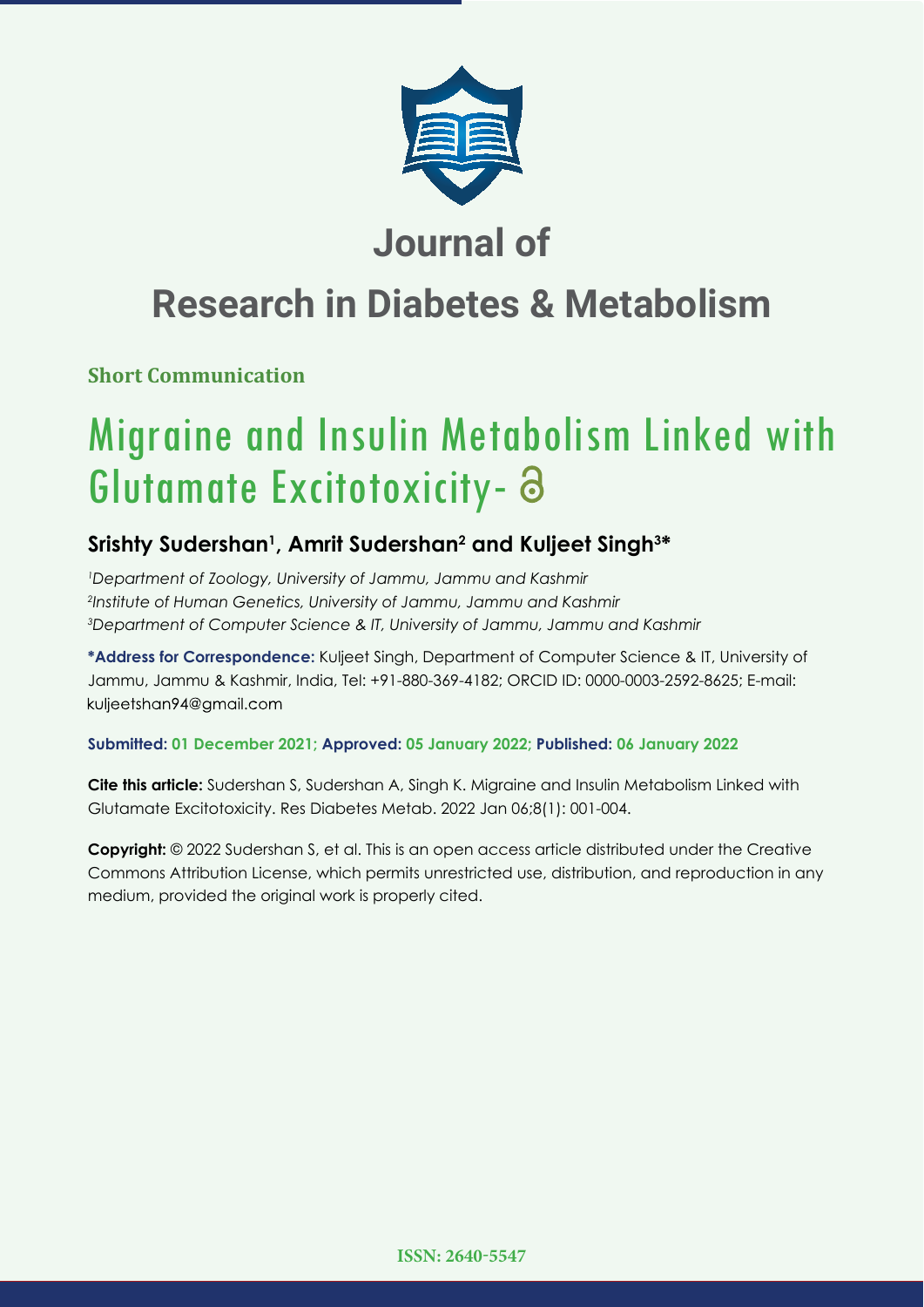#### **ABSTRACT**

Migraine is a migrainous brain condition distinguished by a reduced threshold of neuronal hyper-excitability. There are two types of migraine: migraine with aura and migraine without aura. It is more prevalent in adult females (12%-17%) than males (4%-7%) and has a general prevalence rate ranging from 2.6 to 21.7 percent. Co-morbidities linked to migraine are diabetes, depression, ischemic strokes, hypertension, asthma, dementia, cardiovascular disorders, sleep disorders, etc. We are concerned about metabolic diseases such as diabetes since diabetic patients have higher glucose levels, which are also found to be greater in migraine sufferers. Glutamate is generated in response to high glucose levels in the brain, which subsequently activates TNF production, which can exacerbate excitotoxicity. TNF- has a role in neurogenic neuroinflammation, which plays a role in migraine pathophysiology. This brief communication piece shows that consuming a low glycemic index diet can be an effective and dependable strategy for reducing migraine attacks.

**Keywords:** Migraine; Insulin metabolism; Glutamate excitotoxicity

#### **INTRODUCTION**

Migraine has been around since Hippocrates' time (c.460-c.370 B.C.) and we've learned a lot about it since then. Migraine is a polygenic, dysautonomic, complicated neurological condition marked by a "lower threshold of neuronal hyper-excitability" known as "the migrainous brain" with vascular dysfunction as consequence and show distinctive periodicity [1]. ICHD-3 (International Criteria for Headache Disorder  $-3<sup>rd</sup>$  edition) has classified migraine into 2 main types including episodic migraine which is further classified into Migraine with Aura (MA), Migraine without Aura (MWA), and Chronic Migraine  $(\geq 14$  migraine attacks/month) with the prevalence rate of 1-2% [2].

Migraine is a widespread and severe disorder with a higher incidence rate (Figures 1A & 1B) and affects 2.7 to 10.0% of early childhood. It affects both sexes equally but is more frequent in adult females  $(12\% -17\%)$  than males  $(4\% -7\%)$ . It affects one out of every ten persons with prevalence rates ranging from 2.6 to 21.7 percent and an average variation of 12 percent between nations including India. It causes more disability and poses high Disability-Adjusted Life Years (DALYs) per 100,000,000 people worldwide [3-5].

Cardinal symptoms include Unilateral headache, vomiting, phonophobia, and photophobia are common symptoms, although some patients also report stomach and abdominal discomfort, dizziness, pale skin, weariness, and other symptoms. Different treatments have been developed, but no cure has yet been discovered, as all drugs are symptomatic [6].

Co-morbidities linked to migraine many such as depression, hypertension, asthma, ischemic strokes, hypertension, dementia, cardiovascular disorders, sleep disorders, and metabolic disorder like diabetes [7,8]. Patients with metabolic syndrome have a higher age, have a higher number of migraine stimuli, have a longer migraine attack duration, and have a longer migraine history [8].

#### **HIGHER GLUCOSE AND MIGRAINE POSSIBLE LINK**

Glucose and migraine have a long history and several studies indicate that migraine patients had higher plasma glucose levels [9]. Blood glucose levels in headache patients may be raised because migraineurs' insulin levels are disrupted [8,10]. Higher plasma glucose levels during spontaneous migraine attacks, independent of aura symptoms and unrelated to pain intensity, peaking in the early



**Figure 1a: (Global Burden of Diseases 2019):** World's top 10 countries with highest incidence of migraine (both sex, 2019 Global Burden of Diseases of 2019 per 100,000) (https://www.healthdata.org/data-visualization/gbd-compare).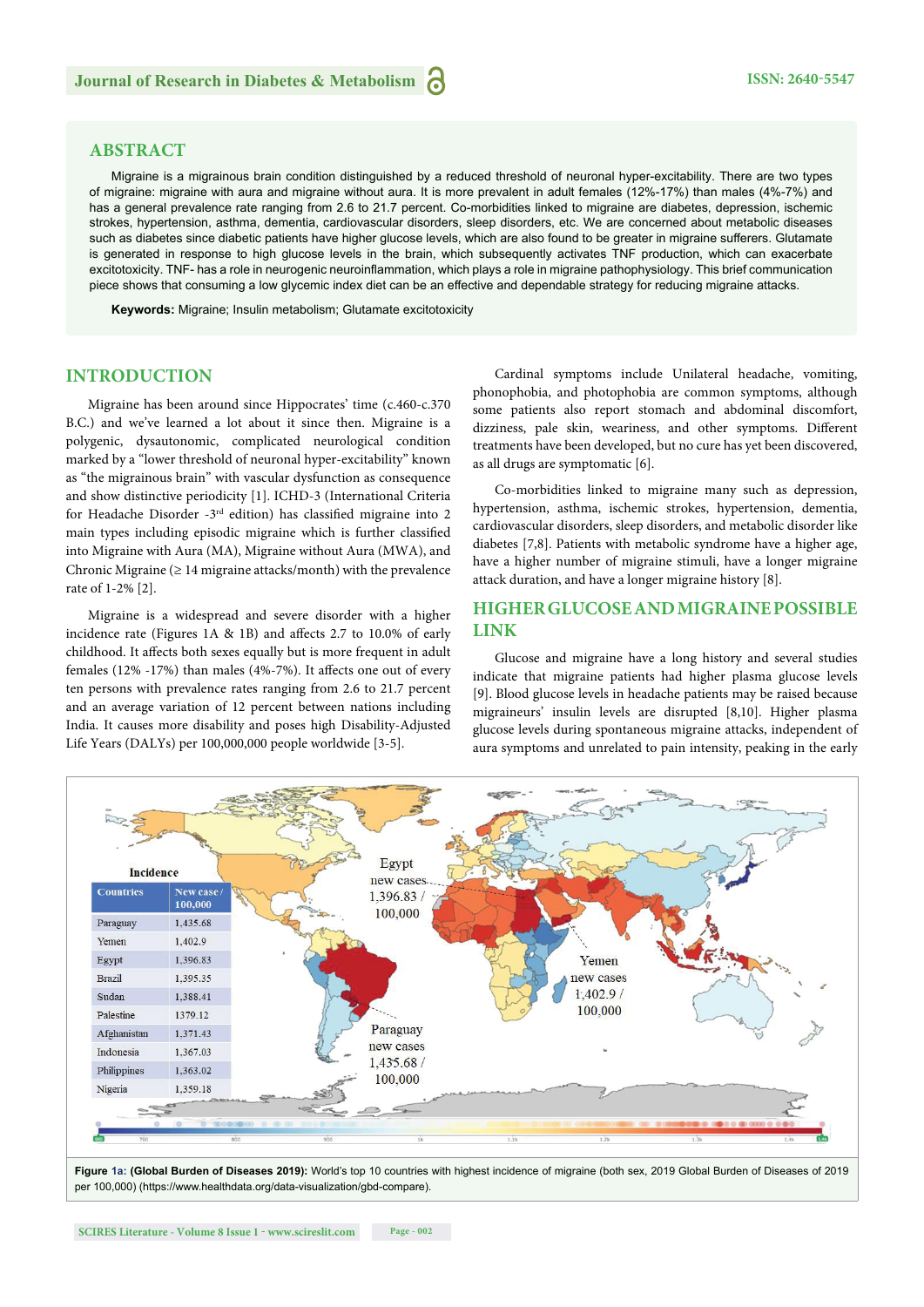#### **Journal of Research in Diabetes & Metabolism**

stages of attacks [9]. An impaired response of the body to insulin, resulting in elevated levels of glucose in the blood [11] and it is found that an altered IR status, particularly when it is in partnership with obesity [12]. In people with chronic migraine, insulin resistance may raise the chance of developing type 2 diabetes in the future [13]. It has also been established that insulin receptor SNP (single-nucleotide polymorphisms) are linked to migraine [14] which results in altered function of the protein.

High Glucose (HG) induced the various changes of energy-related metabolites, such as increased succinate and creatine phosphate also reduction in intracellular lactate, increased levels of intracellular alanine, phenylalanine, myoinositol, branched-chain amino acids (isoleucine and valine), and choline, and also decreases in intracellular dimethylamine, dimethylglycine, and 3-methylhistidine which may indicate downregulation of methyl group metabolism [15].

As it is found that due to HG there is increased production of glutamate from the branched-chain amino acids (isoleucine and valine) [15,16] and glutamate has a strong association with the condition [17]. Glutamate binds to the mGluR2 to induce TNF-*α* production and TNF-*α* can potentiate excitotoxicity (Figure 2) [18].

To enclose this, the patient should stick to a strict low-glycemicindex diet, which is an effective and dependable migraine-reduction strategy [19].

#### **CONCLUSION**

Migraine is a prevalent disorder that is characterized by reduced neuronal hyperexcitability and has two main types as MA and MWA. Migraine is linked to various disorders including metabolic disorders like diabetes characterized by high blood glucose (HG). Hyperglycemia



**Figure 1b: (Global Burden of Diseases 2019):** Incidence of migraine (adjusted for both sex, Global Burden of Diseases 2019 data per 100,000) with the 3 highest state with new cases found in Meghalaya, Aruanchal Pradesh, and Nagaland (https://www.healthdata.org/data-visualization/gbd-compare).